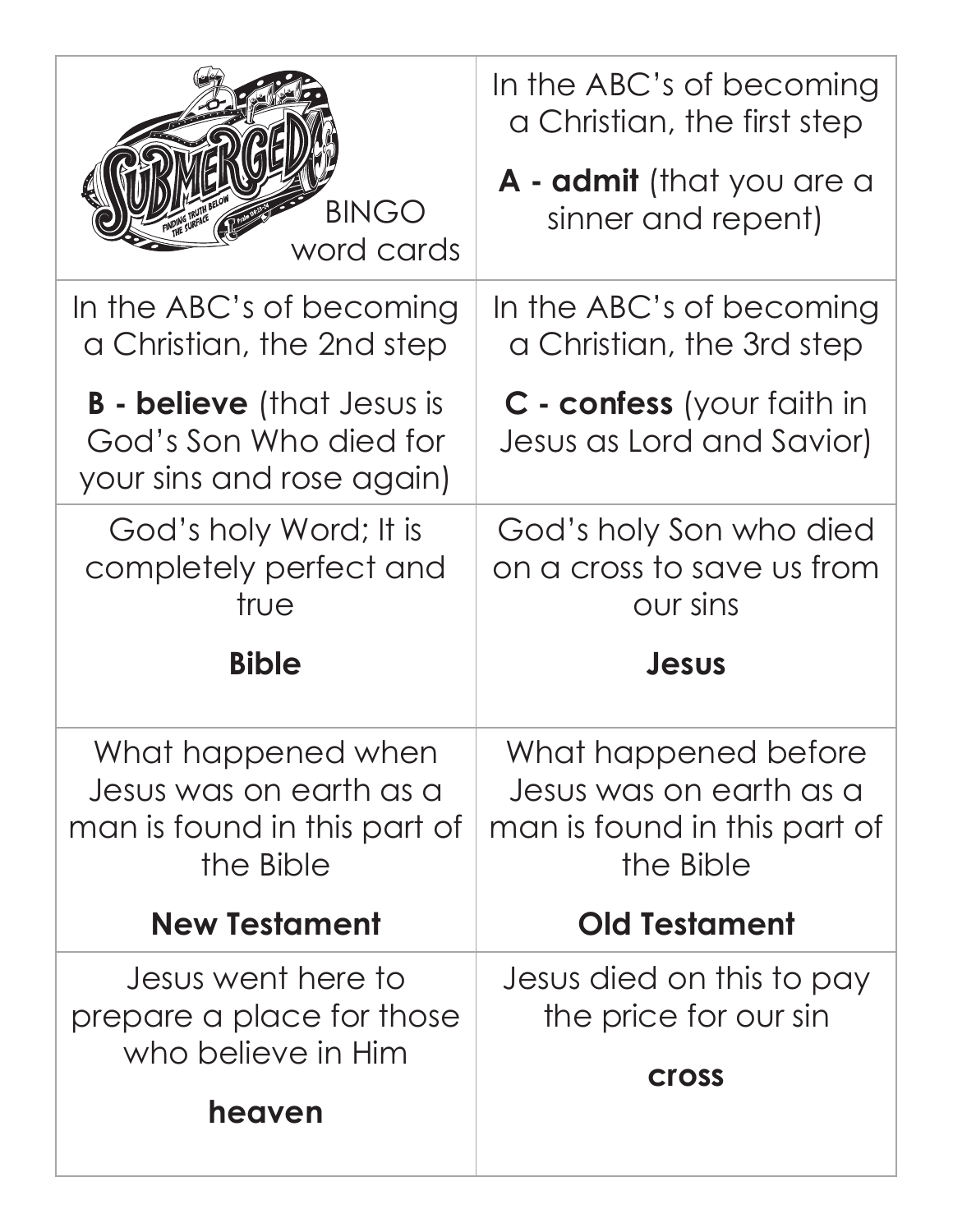| You can tell others how to<br>become a Christian with<br>these three steps                                                                               | There are not many ways<br>to heaven; Jesus is the ___                                                                                 |
|----------------------------------------------------------------------------------------------------------------------------------------------------------|----------------------------------------------------------------------------------------------------------------------------------------|
| ABC's                                                                                                                                                    | only way                                                                                                                               |
| Anything we think, say or<br>do that displeases God; it<br>separates us from God                                                                         | Jesus asked the Samaritan<br>woman to give Him a drink<br>of this                                                                      |
| sin                                                                                                                                                      | water                                                                                                                                  |
| Jesus made this and put it<br>on the blind man's eyes<br>mud                                                                                             | This Pharisee went to Jesus<br>during the night and<br>asked Jesus how to be<br>born again                                             |
|                                                                                                                                                          | <b>Nicodemus</b>                                                                                                                       |
| For the Son of Man has<br>come to seek and to save<br>the lost.                                                                                          | I will give thanks to You, for I am<br>fearfully and wonderfully made;<br>Wonderful are Your works, And<br>my soul knows it very well. |
| Luke 19:10 (HSCB)                                                                                                                                        | <b>Psalm 139:14 (NASB)</b>                                                                                                             |
| For God For God so loved the<br>world, that He gave His only<br>begotten Son, that whoever<br>believes in Him shall not perish,<br>but have eternal life | for it is God who is at work<br>in you, both to will and to<br>work for His good pleasure.<br><b>Philippians 2:13</b>                  |
| <b>John 3:16 (NASB)</b>                                                                                                                                  |                                                                                                                                        |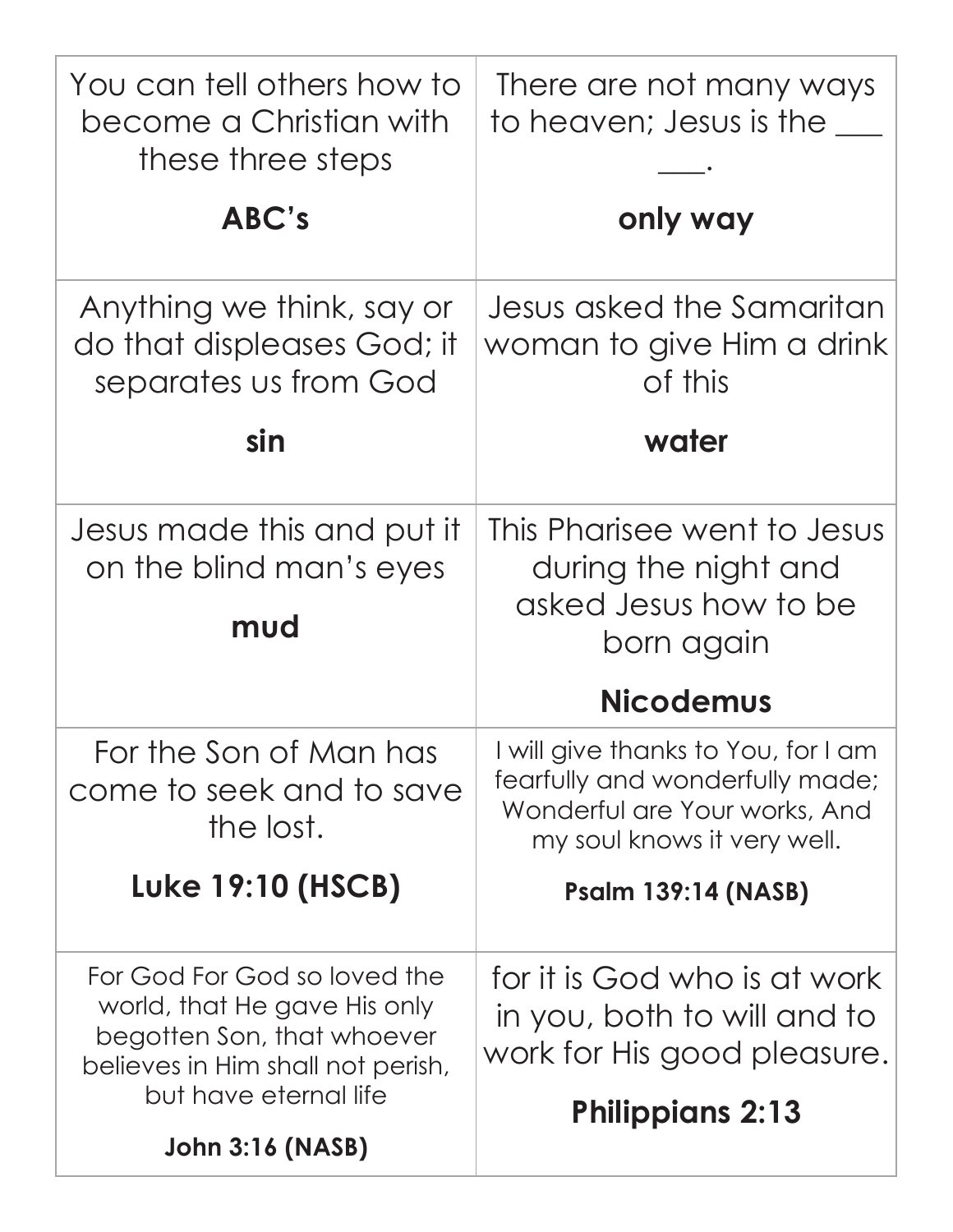| We love, because He first<br>loved us.<br>1 John 4:19         | Search me, God, and know my<br>heart; test me and know my<br>concerns. See if there is any<br>offensive way in me; lead me in<br>the everlasting way. |
|---------------------------------------------------------------|-------------------------------------------------------------------------------------------------------------------------------------------------------|
|                                                               | Psalm 139:23-24                                                                                                                                       |
| Zacchaeus climbed up in<br>this so he could see Jesus<br>tree | The disciples tried to stop<br>them, but Jesus said to let<br>them come to Him                                                                        |
|                                                               | children                                                                                                                                              |
| No matter what, Jesus will<br>always __ you.                  | Nicodemus went to Jesus<br>at this time                                                                                                               |
| love                                                          |                                                                                                                                                       |
|                                                               | night                                                                                                                                                 |
| Jesus spoke to the woman<br>at the well at this time          | The woman left this at the<br>well and went to tell others<br>about Jesus                                                                             |
| day                                                           | water pot                                                                                                                                             |
| He was short, so he<br>climbed up a tree to see<br>Jesus      | The woman at the well<br>was from the region of<br>Samaria, so she was a ___.                                                                         |